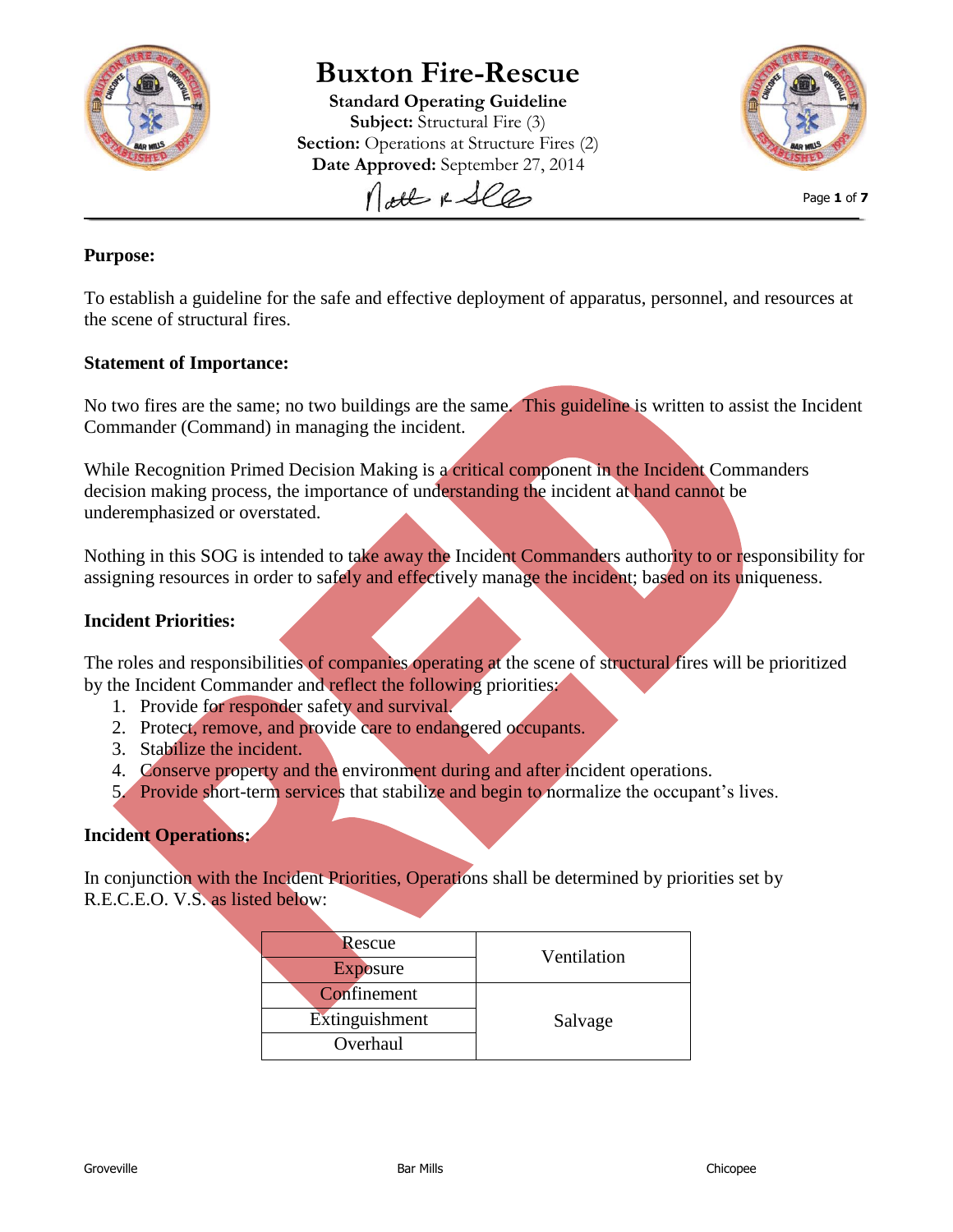#### **General Guideline:**

#### First Arriving Unit

The first fire-rescue member shall establish command of the incident. The initial Incident Commander starts the process by giving an initial Size Up that should include:

- 1. Unit designation of the unit arriving on the scene with address confirmation.
- 2. Obvious conditions
	- a. Nothing Showing,
		- b. Smoke Showing (from where?),
		- c. Fire Showing (from where?), or
		- d. Working Fire
- 3. A brief description of the incident situation.
	- a. Height number of visible stories.
	- b. Occupancy what the building is used for.
- 4. Assumption & Announce identification of Command and command mode decision based on [SOG MR 1.1 Incident](http://buxtonfr.org/wp-content/uploads/2013/10/Command-Modes.pdf) Command Modes.
- 5. Operational Mode chosen; (Incident NOT the first arriving company)
	- a. Nothing Showing/Investigation Mode, or
	- b. Fast Attack / Offensive Mode, or
	- c. Command Mode, where a formal stationary command post is established
- 6. Any obvious safety concerns.
- 7. Brief description of initial company actions

#### All Hands/Working Fire

Once it has been determined that there is a fire, in the, or progressing past the incipient stages, The All Hands will be requested by Command to indicate that:

- 1. The incident is beyond the control of the initial resources dispatched, and
- 2. The officer is requesting the next alarm assignment
	- a. Typically on the All Hands the following resources are dispatched: 2 Engines, 3 – Tankers, and 1 – Ambulance (for Rehab).

#### Two-In Two-Out/Rapid Intervention

Once the All Hands has been struck a Rapid Intervention Group shall be established; Automatic/Mutual Aid units may be used to staff the RIT Group.

If the fire has been identified as a Working Fire/All Hands, in compliance with [Administrative Policy](http://buxtonfr.org/wp-content/uploads/2013/10/Respiratory-Protection-Program-2013_782013.pdf)  [2.2 Respiratory Protection Program,](http://buxtonfr.org/wp-content/uploads/2013/10/Respiratory-Protection-Program-2013_782013.pdf) before interior firefighting operations begin, the initial resources available must support the Two-In Two-Out Requirement, as defined below: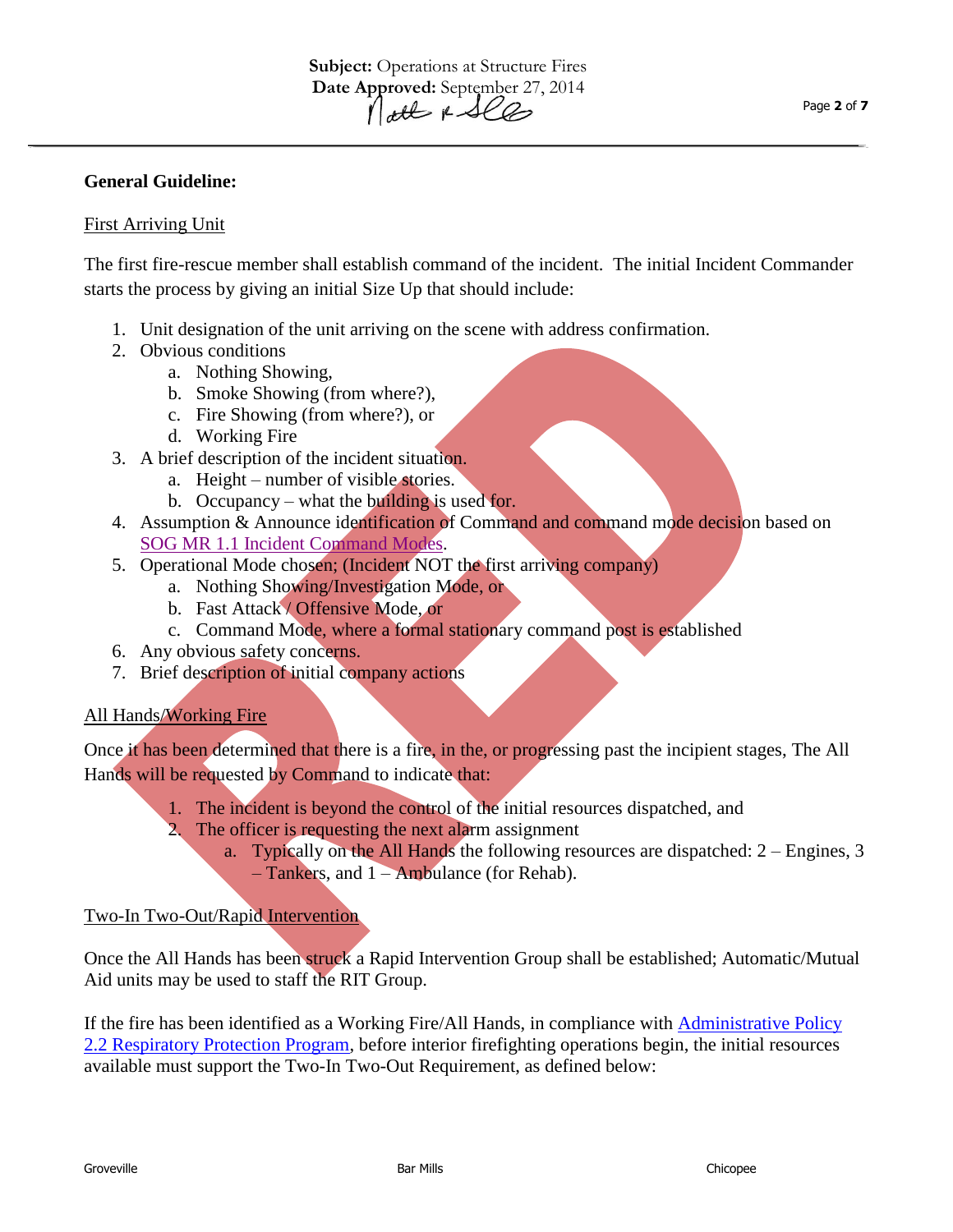*"Be supported by, two standby members who are available for immediate rescue of interior firefighters. Each standby member shall be dressed in full-protective clothing and SCBA. The function of one of the standby members shall be the accountability of the firefighters inside the building. The other standby member may assume other duties including OIC or Pump Operator provided this individual is able to perform rescue assistance without jeopardizing the safety or health of any firefighter working at the*   $incident (2 in -2 out)$ "

In the event that the Command determines the need to perform emergency rescue activities, before the assembly of the entire team, when a known rescue is indicated, Command must:

- Notify Dispatch of entry without the two standby members, and pass command to the next arriving company officer or chief officer (who may be enroute, if not already on scene).
- Enter with or without a charged hand line (as determined by the Officer), perform the Emergency Rescue, and immediately exit the structure.
- After the incident, document in writing, to the Chief, detailed explanation regarding the deviation of policy.

# Roles and Responsibilities of the Engine Company(s):

The responsibility of the engine company(s) at the scene shall be to: a) locate, confine and extinguish the fire, b) establish a water supply that supports the required fire flow, and c) search the fire room in coordination with fire companies completing search and rescue operations.

- a) Locate, confine and extinguish:
	- Command shall establish division/groups to mitigate the fire as determined by the Incident Priorities/Operations.
		- o Command should assign a division/group supervisor to each division/group created, and he/she shall be responsible for all resources assigned to that division/group.
		- o Command may assign an Operations Section Chief (Operations) who will be responsible for all fire ground operations. When Operations is staffed all divisions/groups should communicate with Operations.
	- Companies responsible for fire suppression shall make an appropriate hose line selection as determined by the size, location and extent of the fire; or as directed by Command/Operations; and deploy that hose line as quickly and safely to begin suppression efforts.
		- $\circ$  A backup hose line shall be maintained while actively suppressing fire (e.g. the backup hose line shall be of equal or greater size) or as determined by Command/Operations.
	- Companies responsible for fire suppression shall also be required to complete a search of the immediate fire room or area, unless determined otherwise by Command/Operations.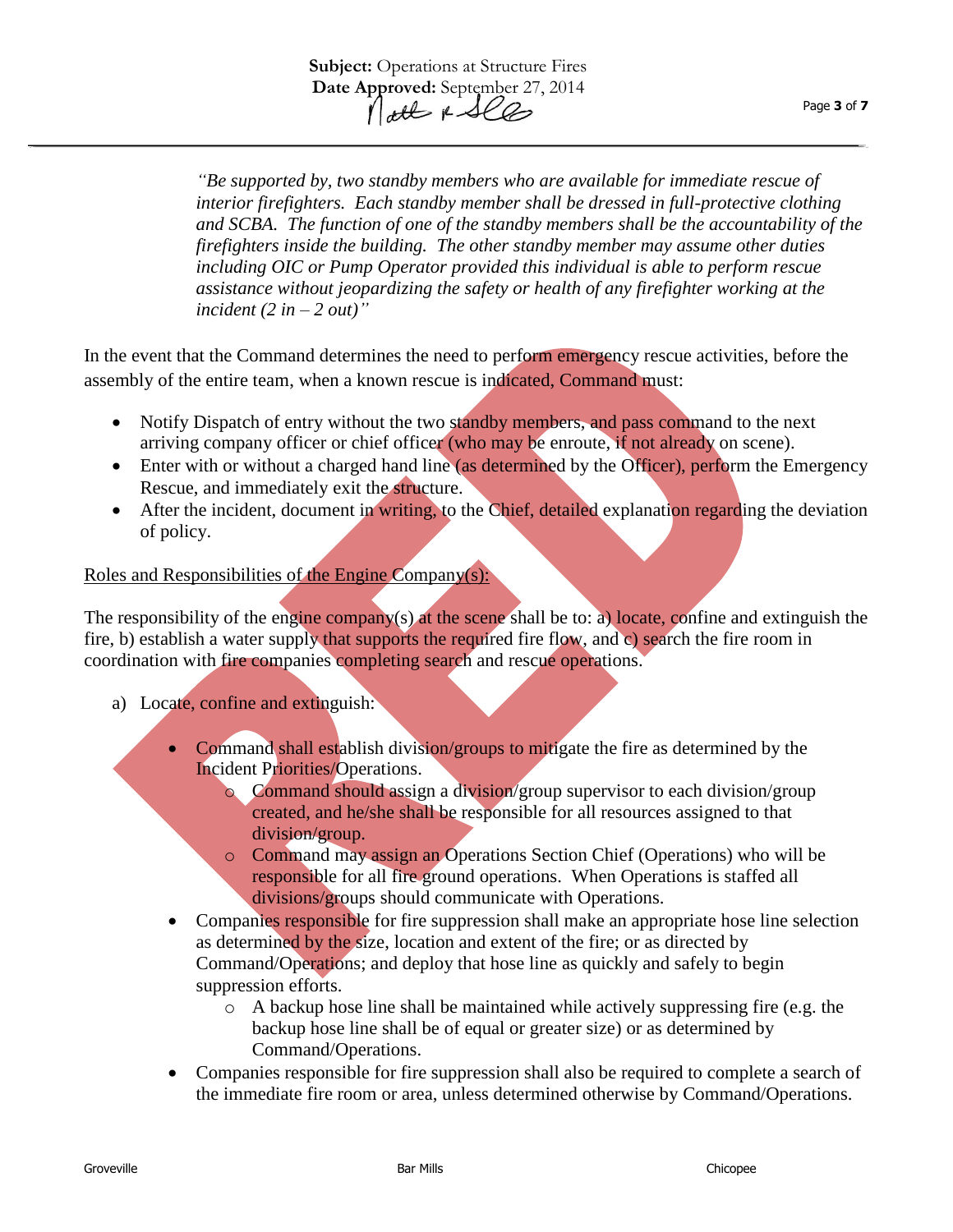- The division/group supervisor shall report directly to Operations/Command, with situation status reports including: current conditions, what actions the company(s) are taking to suppress the fire, and needs in order to complete assignments.
- b) Establish a water supply:
	- An engine company may be directed to use its own tank water for initial suppression efforts; and or may be assigned to draft from a portable tank provided by arriving Tankers.
	- In situations where there is a hydrant near the scene, the first or second arriving engine may be assigned to lay a supply line from the hydrant to supply water for fire suppression.
		- $\circ$  In situations where there is not a hydrant in close proximity to the scene, the second or later arriving engine will be assigned to draft from a dry hydrant or water source.
		- o A backup water supply should be established once an engine is available to draft from a second water source.
			- Tankers shall be used to shuttle water from the water source to the scene, and then dumped in portable tanks at the scene; as directed by Command or the Water Supply Officer (Water Supply). All Tanker radio traffic should be on 154.280 unless otherwise directed.
	- The engine company may be directed to supply the quint, another engine, a sprinkler or standpipe connection, or any other apparatus needing water.
- c) Search of the fire room:
	- Suppression crews shall be responsible for searching the immediate fire room/area.
	- In the event of a victim rescue Operations/Command shall be notified immediately and additional resources requested for rescue/removal, as needed.
	- Fire suppression should continue during the victim rescue.
	- The suppression crew should also consider protecting in place until the immediate hazard is reduced, or until sufficient rescue teams can reach the victim.
	- The backup hose line may be requested to continue fire suppression if the initial suppression crew is required to remove the victim.

# Roles and Responsibilities of the Ladder Company

The responsibility of the ladder company(s) at the scene shall be: a) Apparatus Positioning, b) forcible entry, c) ventilation, d) search and rescue and e) laddering all sides of the building (especially in those floors and rooms being operated in by interior fire crews).

- a) Positioning:
	- The first arriving aerial apparatus shall be spotted with the following considerations:
		- 1. Victim rescue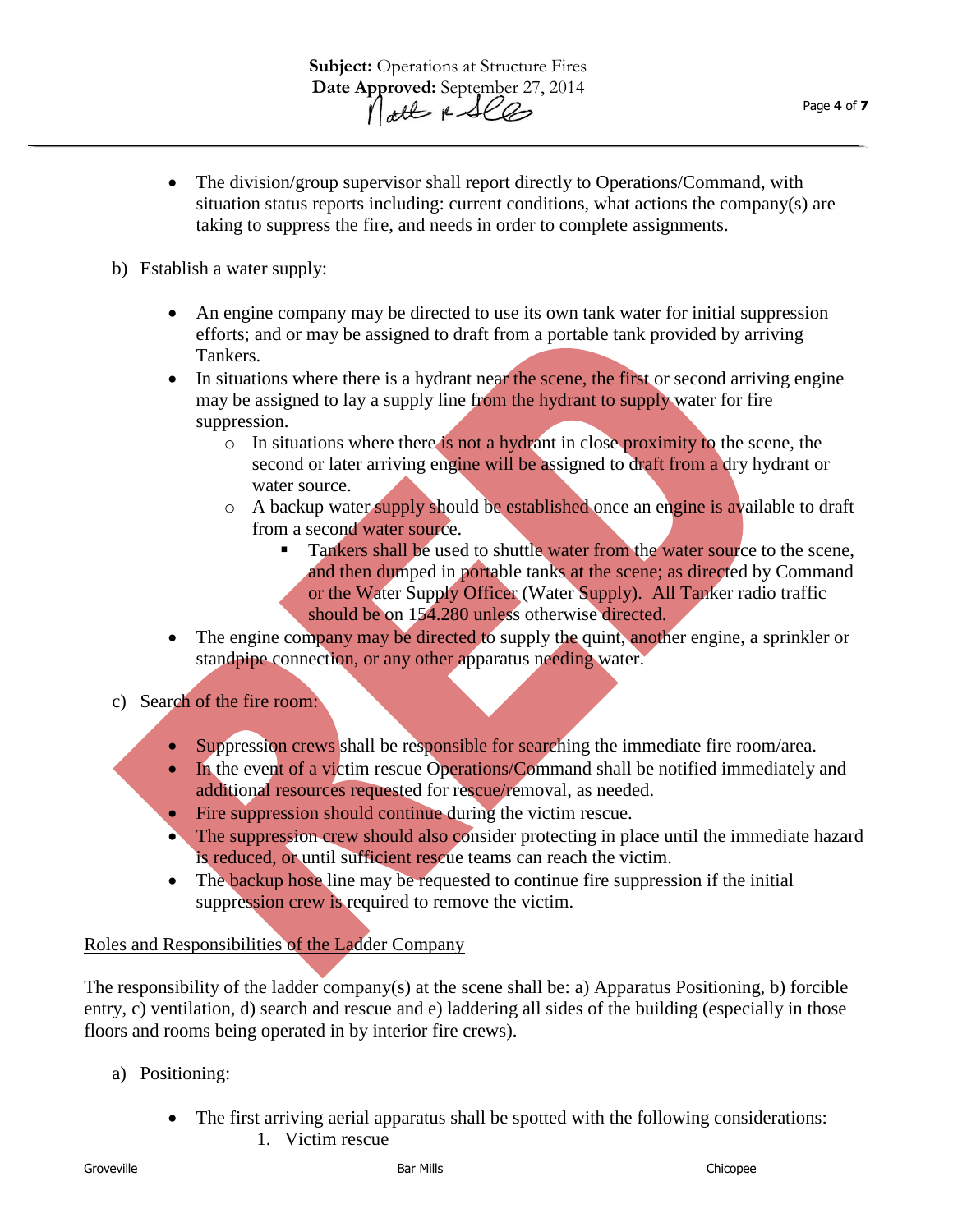- 2. Ventilation over the seat of the fire.
- 3. Apparatus spotting consideration is for when the IC chooses the Defensive Mode
	- a. Operator must then spot anticipating Water Tower Operations and exposure protection.
- b) Forcible Entry:
	- Force doors, windows and other means of entry and exit as determined by incident operations.
	- Remove safety/security bars from windows to ensure quick egress for interior companies.
	- This may be an ongoing need throughout incident mitigation.
- c) Ventilation:
	- Horizontal/vertical ventilation as required shall be coordinated with interior crews.
	- This may be an ongoing need throughout incident mitigation
	- In the overhaul stages of incident mitigation, prior to removal of self-contained breathing apparatus air quality monitoring shall be completed with gas meters.
- d) Search and Rescue (S&R):
	- This may be completed ahead of a hose line or in coordination with fire suppression.
	- Command may determine that a search and rescue group is needed due to the size/complexity of the incident.
	- Responsible for search and rescue of trapped victims.
	- Laddering the building for rescue, and egress of fire fighters. This should be done on every side of the building as well in areas where there are interior crews operating.

#### Roles and Responsibilities of the Ambulance

The primary role of the first arriving ambulance will be to render care to injured civilians or firefighters. If there are no reported or suspected injuries, the crew will be utilized to supplement the crew of the engine company or the ladder company.

• Once the first arriving ambulance crew has been assigned to fire operations, they will be relived of primary EMS responsibilities by the second arriving ambulance, as assigned by the All Hands.

The role of the second arriving ambulance will be to establish an area for rehab of firefighters, and to treat/transport patients from the scene to the hospital.

 There may be situations where Command requests additional ambulances to transport patients leaving the second arriving ambulance to maintain the rehab area.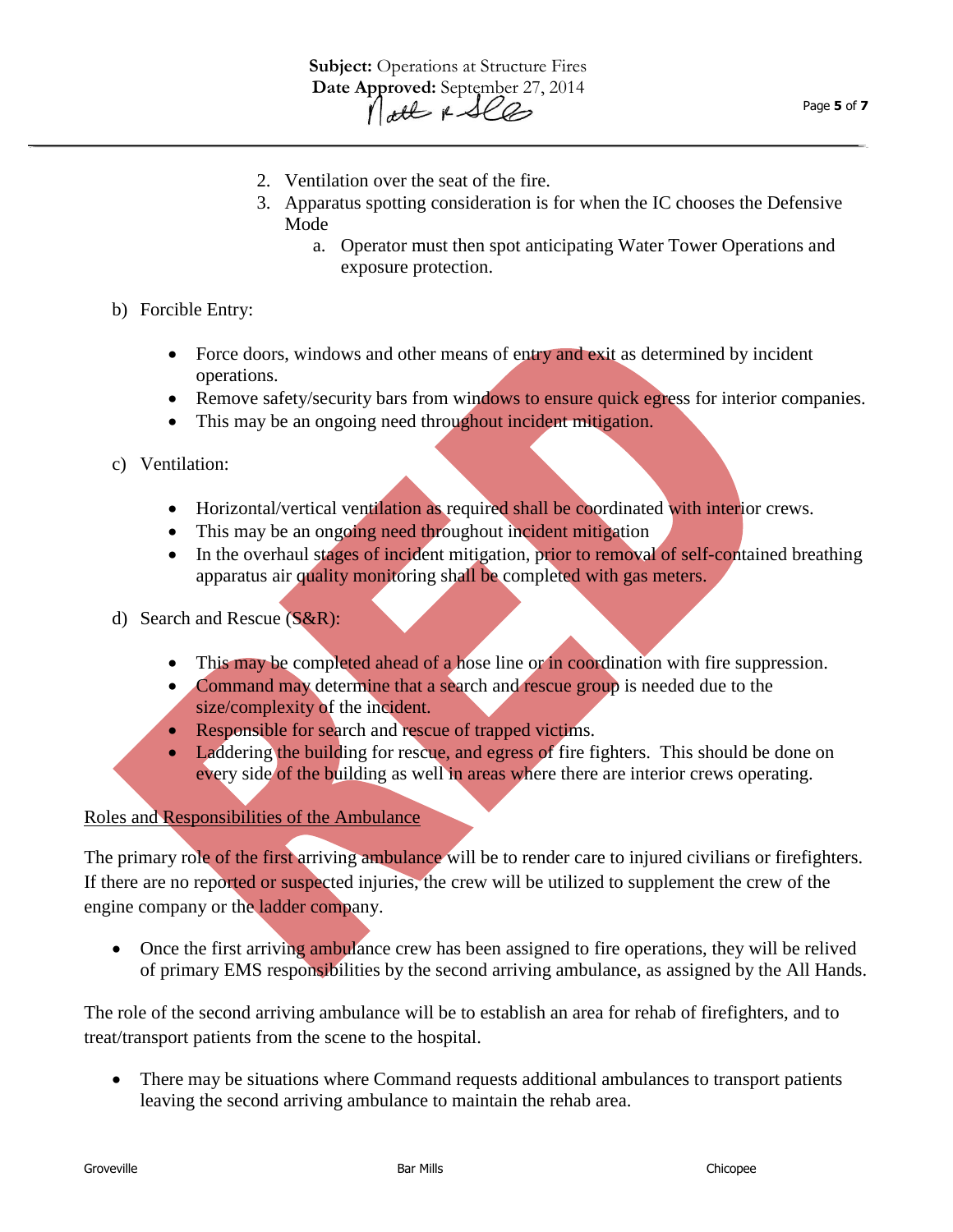## Roles and Responsibilities of Fire Police

The primary role of Fire Police operating at the scene of structure fires is to control traffic at/near the scene, as well as any locations engine/tankers are using to sustain a water supply, in support of firefighting efforts.

## **Required Personal Protective Equipment:**

Personnel assigned to structural fire attack or operating within the immediate working area shall be wearing PPE as defined by **Administrative Policy 11.2 PPE Hazard Assessment**.

| <b>Task</b>                             | <b>Hazard</b>                          | <b>PPE Required</b>                |
|-----------------------------------------|----------------------------------------|------------------------------------|
| <b>Interior Structural Firefighting</b> | Respiratory, Burns, Blunt Trauma,      | Turnout Gear including: Helmet,    |
|                                         | Abrasions/Lacerations                  | Hood, Coat, Pants, Boots, Gloves   |
|                                         | <b>Super Heated Air</b>                | Self Contained Breathing Apparatus |
|                                         | <b>Super Heated Gases</b>              |                                    |
|                                         | <b>Open Flame</b>                      |                                    |
|                                         | <b>Carbon Monoxide</b>                 |                                    |
|                                         | Hydrogen Cyanide                       |                                    |
|                                         | <b>Chemical Exposure</b>               |                                    |
|                                         | <b>Fall/Collapse</b>                   |                                    |
|                                         | <b>Smoke</b>                           |                                    |
|                                         | Oxygen deficiency                      |                                    |
|                                         | Respiratory, Burns, Blunt Trauma,      | Turnout Gear including: Helmet,    |
|                                         | Abrasions/Lacerations                  | Hood, Coat, Pants, Boots, Gloves   |
| <b>Aerial Ladder Use (During Fire)</b>  | Fall                                   | Self Contained Breathing Apparatus |
|                                         | <b>Roof Collapse</b>                   | Ladder Belt w/ Lanyard             |
|                                         | <b>Super Heated Air</b>                | Harness w/ Positioning Hook        |
|                                         | <b>Super Heated Gases</b>              | Personal Escape Belt w/            |
|                                         |                                        | Positioning Hook                   |
|                                         | <b>Open Flame</b>                      |                                    |
|                                         | <b>Smoke</b>                           |                                    |
|                                         | Oxygen deficiency                      |                                    |
| <b>Ground Ladder Use (During Fire)</b>  | Fall, Laceration/Abrasion              | Turnout Gear including: Helmet,    |
|                                         |                                        | Hood, Coat, Pants, Boots, Gloves   |
|                                         |                                        | Self Contained Breathing Apparatus |
| <b>Firefighter Hand Tool Use</b>        | Blunt Trauma, Laceration, Eye          | Turnout Gear including: Helmet,    |
|                                         | <i>Injury</i>                          | Hood, Coat, Pants, Boots, Gloves   |
|                                         | Hands while prying/forcing             | Safety Glasses or Helmet Shield    |
|                                         | Eyes if material splinters/and or tool |                                    |
|                                         | fails                                  |                                    |